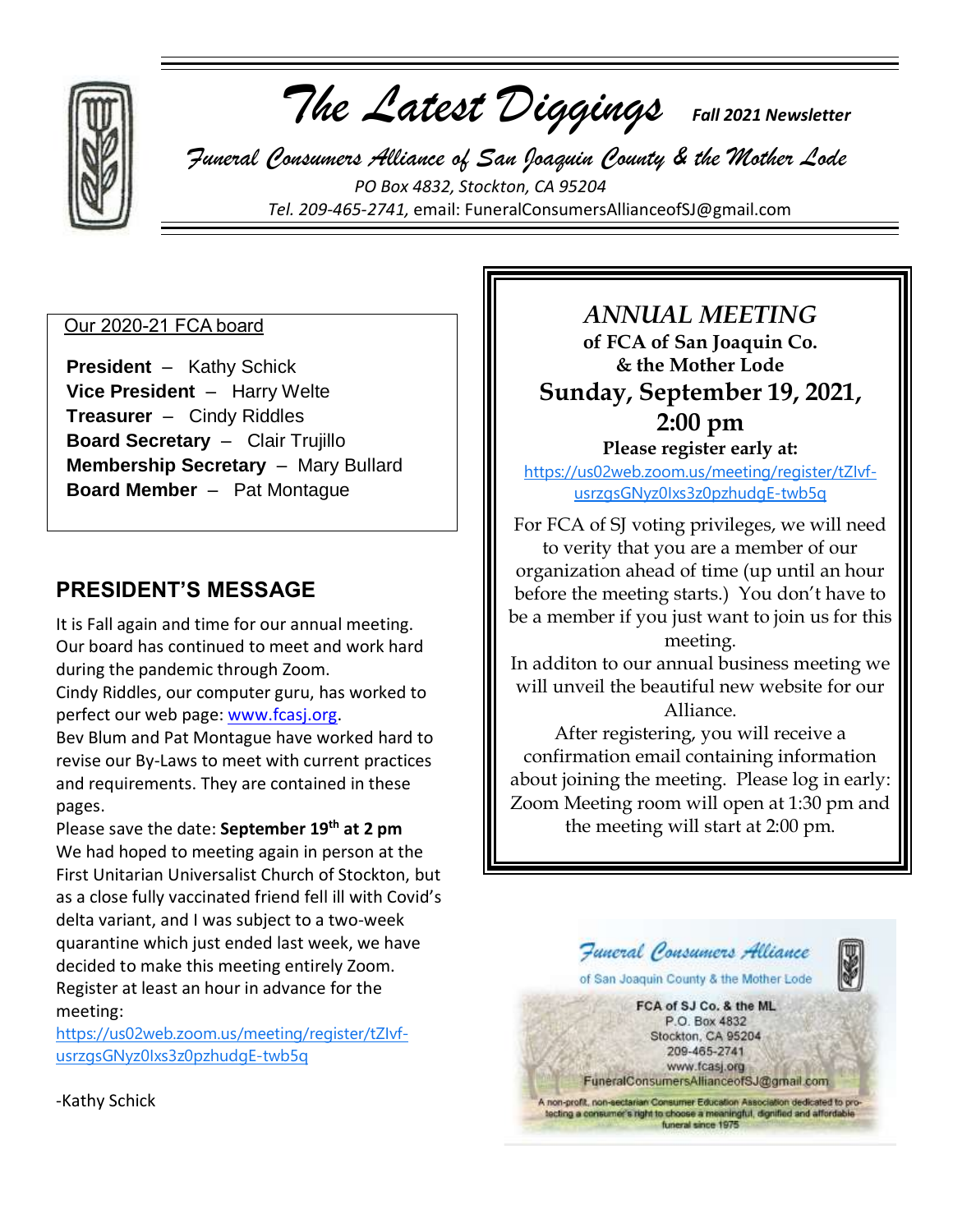### *DRAFT PROPOSED CHANGES:* **BLACK Unchanged, GREY [Proposed Deletions],**

**GREEN = Proposed additions,** *ITALICS = why changes are proposed*

# **PROPOSED REVISIONS OF**

## **BYLAWS OF**

## **FUNERAL CONSUMERS ALLIANCE**

## **of SAN JOAQUIN COUNTY and the MOTHER LODE**

### **Article I – Name, and Organization, and Fiscal Year**

- Section 1. Name: The name of this organization is Funeral Consumers Alliance of San Joaquin County and the Mother Lode. It was previously named the San Joaquin Memorial Society and the Funeral Consumers Alliance of San Joaquin.
- Section 2. The Funeral Consumers Alliance of San Joaquin County and the Mother Lode, hereinafter referred to as FCASJC&ML, is a nonprofit incorporated under the general Non-Profit Corporation Law of the State of California, maintaining its principal office in the County of San Joaquin.
- Section 3. The fiscal year of [the Alliance] FCASJC&ML shall be October 1 to September 30.

### **Article II** –**Purposes**

# Section 1. The purpose[s] of [the Alliance] FCASJC&ML [are] is to advocate and inform members and the general public of increasing choices for death-related services that are simple, dignified, affordable, and more environmentally responsible.

#### [DELETE:

- a. [To promote the opportunity for every person to predetermine end of life options including the arrangements for body disposition of his or her **one's** body after death and type of funeral or memorial service. desired.]
- b. [To encourage the donation of bodies and parts of the body after death for medical education, research, and transplantation.]
- c. [To provide educational opportunities about end-of-life issues, including laws and community resource options before and after death.]

d. [To provide arrangements whereby members may obtain desired funeral, crematory, and burial services, and related services at a reasonable and justifiable cost.]

**Section 2.** [the Alliance] FCASJC&ML assumes no legal or financial responsibility for the final disposition of the body remains.

**Section 3.** The services of [the Alliance] FCASJC&ML shall be available to anyone seeking information about options and regulations for death-related services.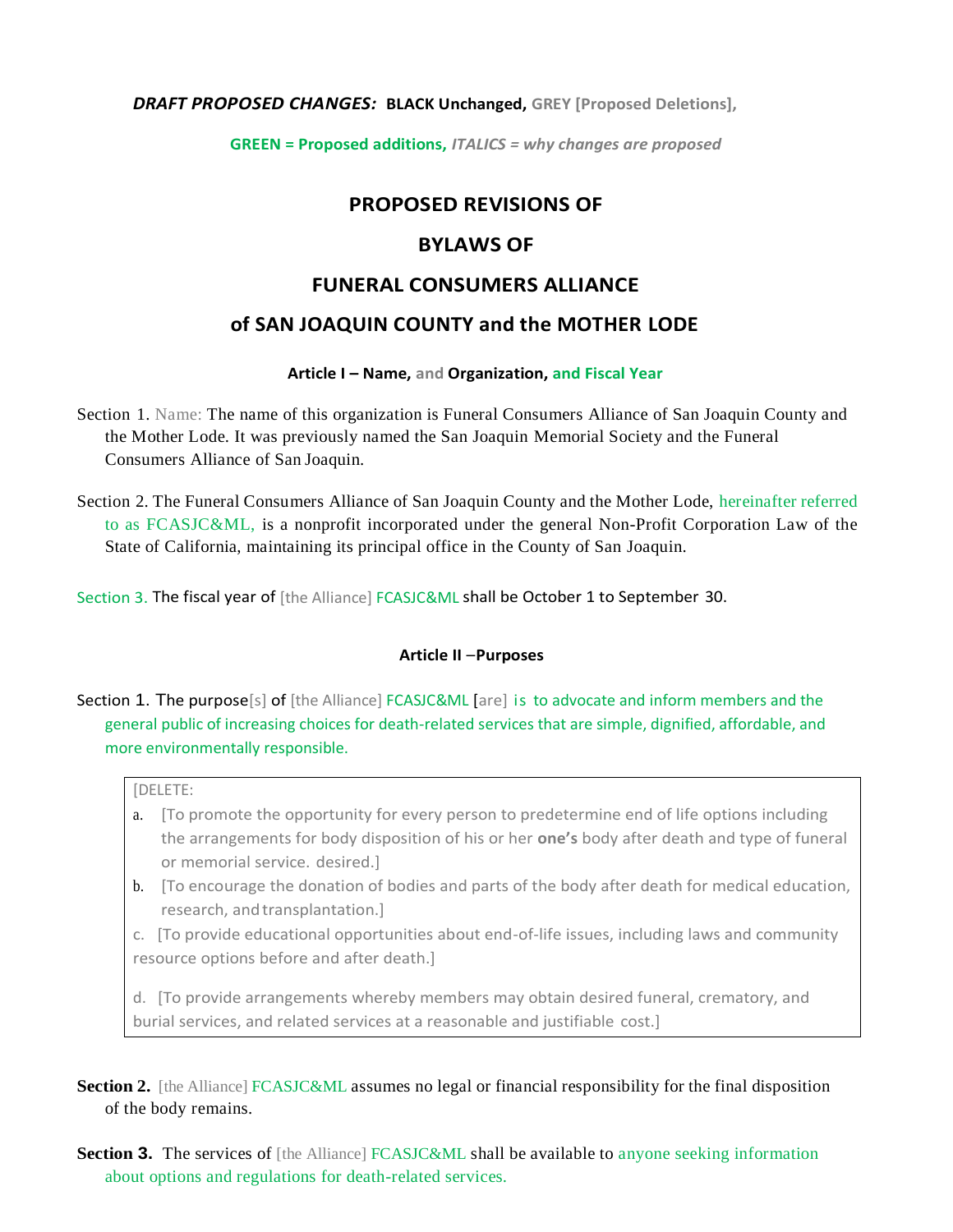[DELETE: those persons resident in San Joaquin **County**, Alpine, Amador, Calaveras, and Tuolumne Counties and, with appropriate limitations*,* to those persons resident**s** in other counties.]

### **Article III - Members**

**Section 1. Membership** is open [shall be extended] to any person without regard to race, creed, gender, sexual orientation or national origin, [and] with a suggested donation of \$35 per adult.

[DELETE: legally competent to make a contract under the laws of the State of California and who signs the application form provided by the Alliance and files such with the Secretary. [Sec. 2.]

 Disabled dependents [Dependent incompetents] and minor children of members may be included as FCASJC&ML Family Members at the request of the person joining. Minor children of members, on reaching age 18, must apply individually to remain members.

**Section 2. Donations:** New and ongoing members will be asked periodically for donations and to volunteer in various ways to support FCA as they are able.

**[DELETE: Section 3. Grandfather clause:** Any family membership which existed prior to October 28, 1990, shall continue to extend all the privileges and services of membership including the right to vote, to both husband and wife, and shall entitle all dependent minor children of such members the services of the Alliance. *REASON: Early member records didn't record date of joining, no way to know eligible!]*

**Section 3. Transfers:** Persons may transfer[ring**]** membership to or from any similar organization affiliated with the national Funeral Consumers Alliance in the US**.** A few affiliates may charge a small transfer fee.

[DELETE: organization or the Funeral Consumers Alliance of California (state organization) shall be accepted as members on payment of a records transfer fee in the amount of ten dollars (\$10.00).]

**Section 4. Conflict of interest exclusion:** A person with a direct interest in a commercial enterprise selling funeral merchandise, services, or insurance may join only as [become] an Associate member. Associate members are not eligible to serve as Board members. [Trustees,] They also may not serve in any other position of influence within the organization, and may not vote in organizational matters.

## **Article IV – Members Meetings and Responsibilities**

**Section 1. An Annual Meeting** of the Members shall be held during the month of September [October] *(i.e. before the next fiscal year begins Oct. 1)* at a time and place or electronic alternative designated by the Board of Directors.

[The Annual Meeting] Members shall:

- a. Receive an annual Board report,
- b. Approve next-year goals and budget,
- c. Fill Board vacancies, per  $[$ in accordance with the provisions of  $]$  Article V, Sec. 1. Additional nominations shall be accepted from the floor, provided that such nominee is present and agrees to serve if elected.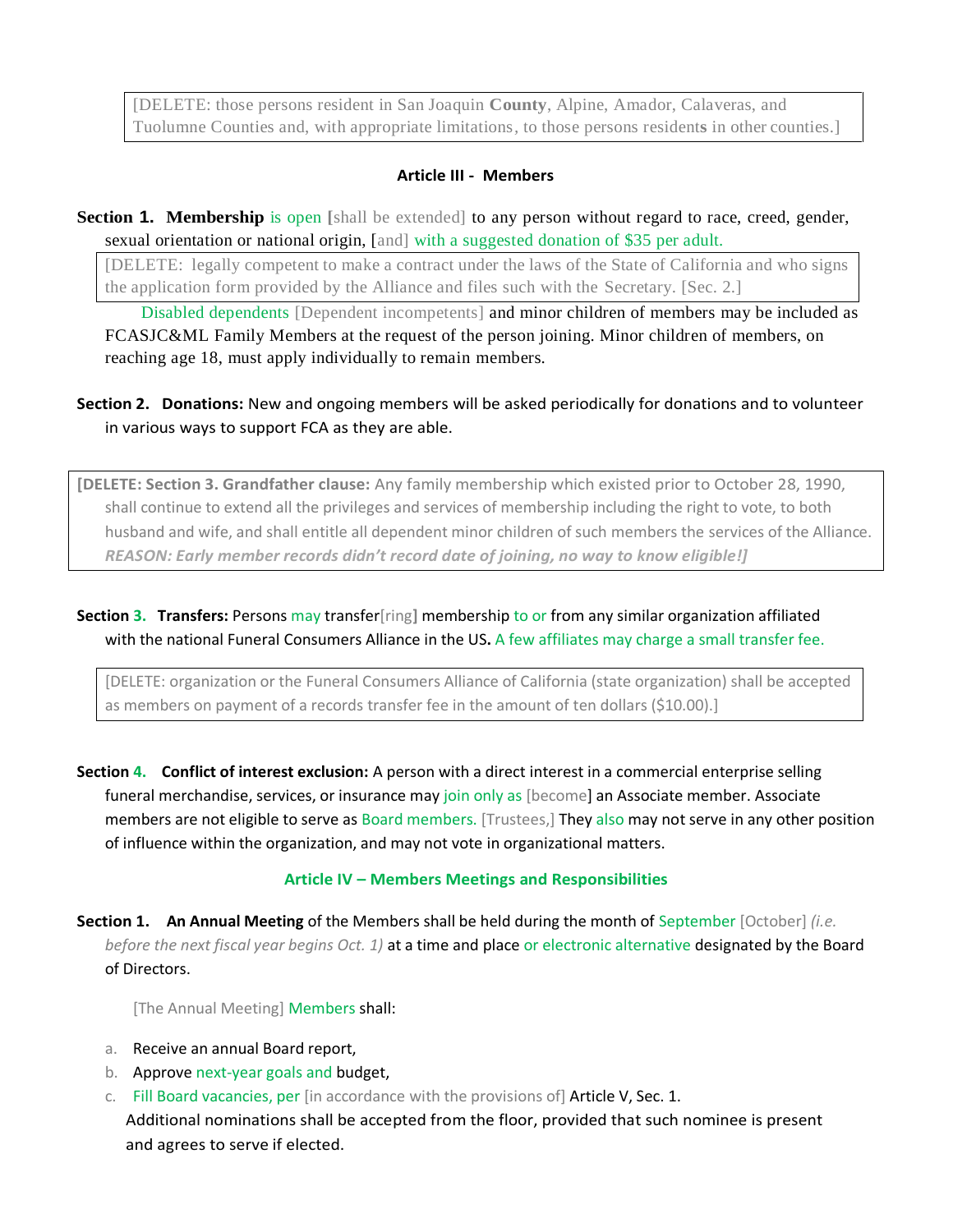- d. . *(instead of Board?)* Elect 2 Members-at-large for the next-year Nominating Committee*.*
- e. Consider any other business as needed. [as provided in these By-Laws or which are appropriate to come before a meeting of the members.]
- **Section 2. Special meetings** may be called upon the request of twenty-five members of [the Alliance] FCASJC&ML or by a majority vote of the Board of Directors.

**Section 3.** Each member present shall be entitled to one vote; there shall be no voting by proxy.

Parliamentary procedure at meetings of the members shall be in accordance with follow Roberts Rules of Order. Members shall vote by mail ballot or at Annual or special meetings.

- **Section 4. A quorum** shall consist of not less than twenty members
- **Section 5.** Two at-large members shall serve on a 3-person Nominating Committee to recruit Board candidates by August each year and propose next year's Nominating Committee members.
- Section 6. Meeting notices shall be sent not less than 15 days prior to the [date of such] meeting and include date, time and place, and the topic to be discussed.
- Section 7. Financial Contracts between [the Alliance] FCASJC&ML and any other entity beyond the current annual budget shall be approved by a vote of the majority of those members present [and voting] at an [regularly called] Annual or Special meeting. [V. Sec. 6]

## **Article V - Board of Directors**

**Section 1.[5.] Between meetings of the membership, [board authority:] all authority and responsibilities of** the [Alliance] FCASJC&ML shall be vested in the Board of Directors.

**DELETE**:[such limitations as imposed by these By Laws or by resolution adopted by a majority of the members at any regularly called meeting of the membership.]

- **Section 2.[1].** The Board of Directors shall consist of seven to eleven [nine] members, the number to be decided by mid-fiscal-year each year by the Board for the following year.
- **Section 3.** Each [of whom] may serve two three-year terms (total of six years). Such persons shall be eligible for re-election after the lapse of one year. To maintain this pattern, whenever there are more than 3 vacancies, uncompleted terms will be filled for I or 2-year terms.

**[DELETE:** shall serve a term of three years and two or three of whom shall be elected to full terms at the Annual Meeting each year.]

**Section 4**. [Art. V,Sec.2.] **For Board vacancies that occur between Annual Meetings**, the majority of the remaining Directors shall elect a successor to serve until the next Annual Members Meeting. [at which time the Annual Meeting] members will then elect a successor to serve for the unexpired term. [of the Director whose place is vacant.]

**Section 5**.[6]. **A Board quorum** shall consist of a majority of the current members **t**hereof.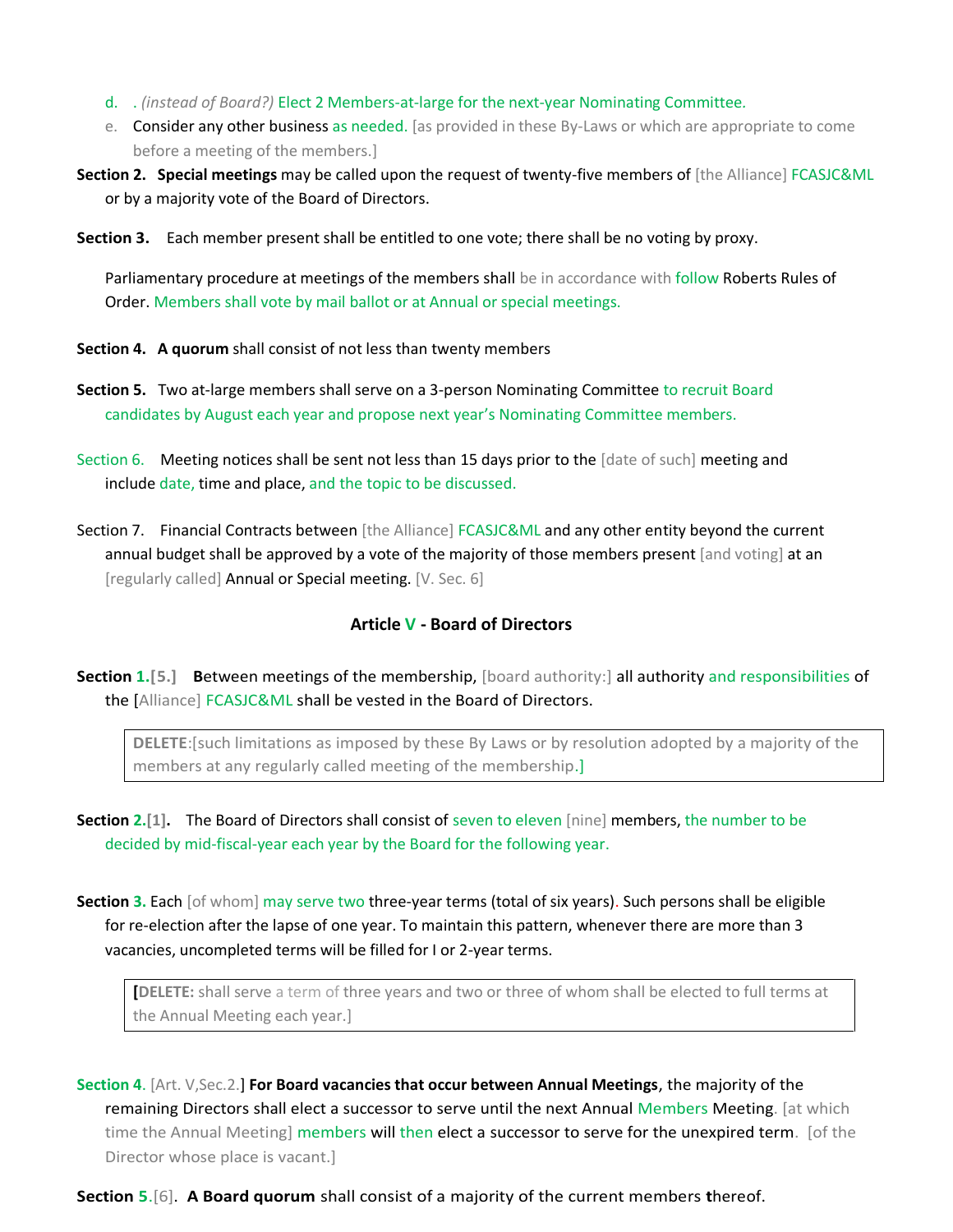#### **Section 6. Board responsibilities**:

**a. Nominating process:** not later than the month of May [July] each year, the Board shall appoint a committee. [which shall consist] of three members. One continuing Board member shall serve as chairperson and the other two members shall be members at large.

 The Committee shall [prepare] present a list of nominees equal to or greater than the number of Board vacancies by August. [which list shall] to be sent [by the Secretary] together with the notice of Annual Member Meeting.

- **b.** Create strategies and committees as needed from the community to reach more of the general public with useful information.
- **c.** Notify members at least 15 days before any Members meetings and include an agenda. The Annual meeting notice, sent by the Board no less than 15 days prior to the meeting, shall include an agenda, Board yearly report, a proposed next-year Board plan and budget, and the Nominating Committee report to fill Board vacancies, for votes of members.

[DELETE: During the course of the fiscal year, the Board of Directors may alter the amounts within the budget but not in total more than ten percent thereof, provided that the Board may not increase the total amount of such budget and provided further that the Board may not provide funds for staff personnel except as provided in the budget approved by the Annual Meeting.]

- **d.** [The Board shall] Oversee any hiring of employee(s) and contractors and [all other employee] related responsibilities within the current annual budget.
- **e.** Oversee Nonfinancial contracts between [this Alliance] FCASJC&ML and any funeral director, mortuary, crematory, or cemetery, and modification thereof, shall be effective after approval by a vote of the Board of Directors present [and voting] at a regularly called meeting.
- **f. [**Board members shall] Serve without pay and no Board member shall be a paid employee of or contractor with the [Alliance] FCASJC&ML.
- **g.** Each Director shall have one vote and all decisions of the Board shall be by majority vote of the Directors present and voting.
- **h.** The Board of Directors shall meet at least [quarterly] bi-monthly.

## **Article VI** – **Officers**

**Section 1. Elections:** At its first meeting following the Annual Meeting each year, the Board of Directors shall elect from among its members a President, a Vice-President and a Board Secretary. [At the same time, the Board of Directors.] They shall also elect or appoint a Membership Secretary and a Treasurer, who may or may not be Directors.

**Section 2. Officer terms:** No Director shall serve as President or Vice-President more than three consecutive years. In the event of any vacancy in any office, a successor shall be promptly elected or appointed by the Board to serve the remainder of the year. [such term. Each such officer shall serve a term of one year. and until his successor in office is elected or appointed.]

## **Section 3 . The President shall:**

- **a.** Preside at all meetings of the membership and the Board of Directors,
- **b.** Provide meeting agendas a week prior to Board meetings.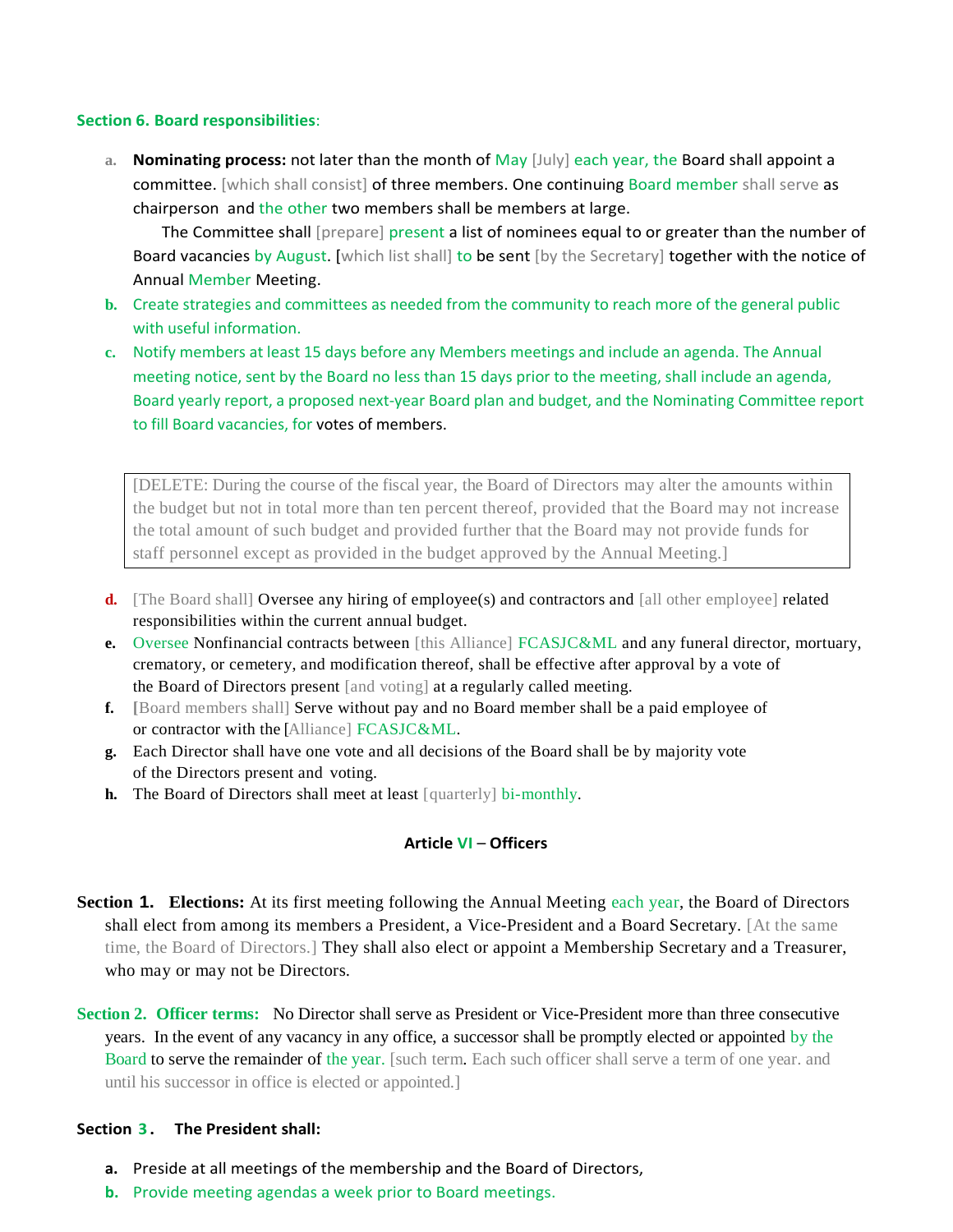- **c.** [and shall] Perform such other duties [as are specifically assigned to such office by these By-Laws and all other duties] usually associated with this office or delegated by the Board of Directors.
- **d.** [Art VIII, Sec. The President shall] Appoint two non-board persons to [audit] review the books of [the Alliance] FCASJC&ML, which audit report shall be [made, if possible, to the Annual Meeting and if not to the Annual Meeting] reviewed [following, [as well as to the] by the [first meeting of the] new Board of Directors [next] following the completed review.
- **e.** The President, with the approval of the Board of Directors may appoint [such] committees [as may be appropriate] to help the Board carry out the purposes and activities of [the Alliance] FCASJC&ML.

**Section 4.** The Vice-President shall:

- a. Serve in the place of the President whenever the President shall be absent and shall perform such other duties [as are specifically assigned to such office by these By-Laws and all other duties] usually associated with this office or delegated by the President or by the Board of Directors.
- b. If the office of President becomes vacant, the Vice-President shall serve as Acting President until a successor to the President has been elected.

**Section 5.** The Membership Secretary shall:

- a. Maintain a current roster of members and related communications and data
- b. Provide mail lists to mailing services as needed for members communications such as periodic newsletters and annual meeting notices.
- c. Record donations as received.
- d. Oversee mailing of a notice of any regular or special membership meeting to each member not less than fifteen days prior to the date of such meeting, specifying date, time and place, and including an agenda. [thereof,] Electronic communications may substitute for mail notification for all persons who have provided an e-mail address.
- e. Oversee e-mailings to members who have provided e-addresses.

**Section 6.** The Board Secretary shall:

- a. [take and] Keep minutes of all meetings of the membership and of the Board of Directors;
- b. Respond to Board correspondence and report same to the Board as appropriate;
- c. Send out notices of all Board meetings together with Minutes of the previous Board meeting;
- d. Serve as custodian of corporate records and documents and of such other papers as directed by the Board of Directors;
- e. Fulfill other duties usual to the office of Board Secretary or assigned [to that office by these By-Laws or by the President or] by the Board of Directors.

**Section 7.** The Treasurer shall:

- a. Receive and expend all funds and monies of the Alliance or serve as liaison with a non-board Bookkeeper to maintaining such records thereof as are necessary and essential to the safeguarding and accounting of such funds.
- b. [The Treasurer shall] Provide a report of all [receipts] income and expenditures to the Board of Directors at each meeting [thereof] and prepare [shall make] an annual report [in the usually acceptable form to] for the Annual Meeting of the membership.
- c. [The Treasurer shall,] With the approval of the Board of Directors, maintain appropriate accounts in a Board-approved commercial bank and/or savings institution. [or otherwise invest the funds of the Alliance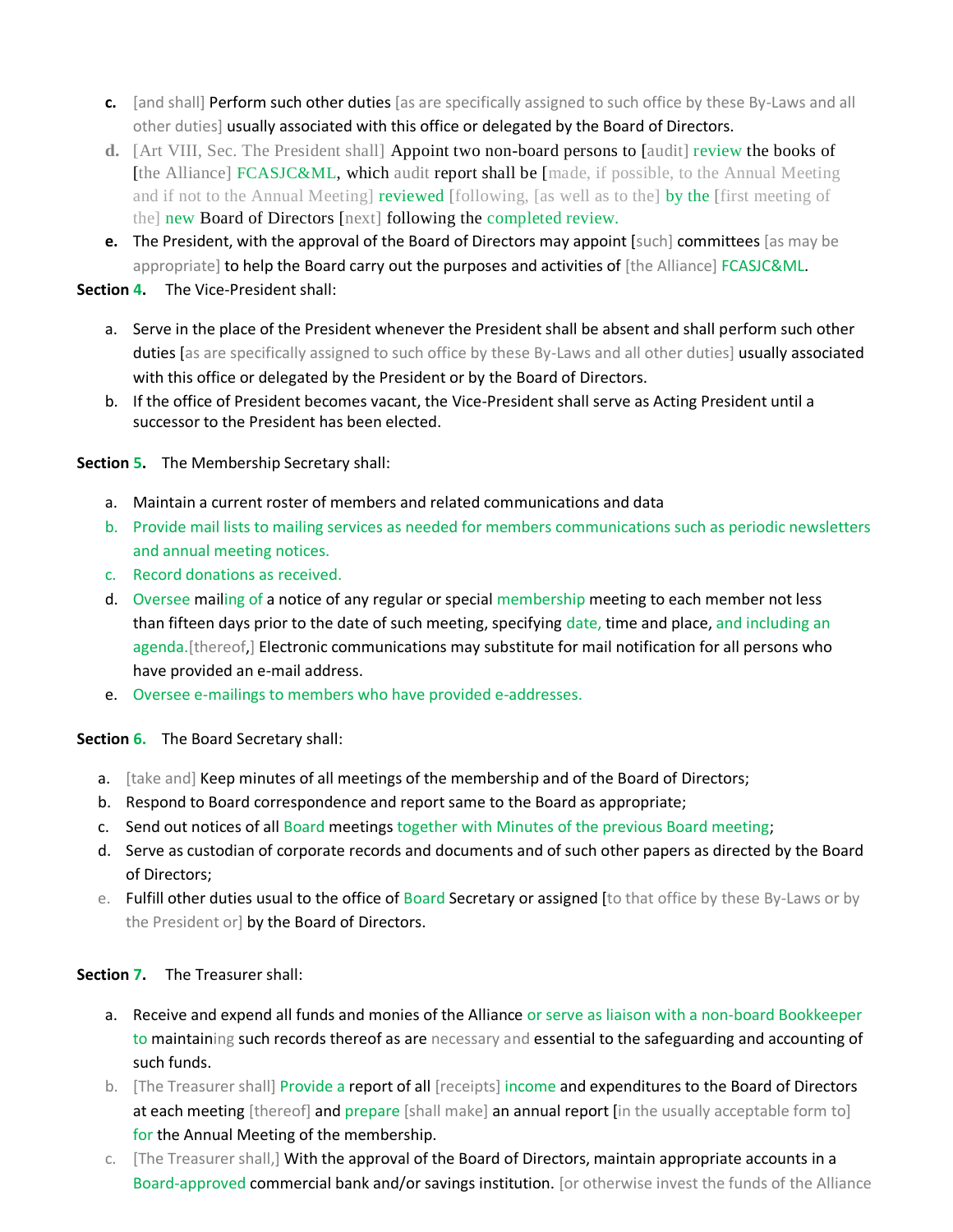in a safe and prudent manner. The Board of Directors may require that the Treasurer be bonded.]

#### d. Prepare a draft budget for the annual meeting related to the proposed next-year Board Plan.

[DELETE: Article VII - Committees Advisors, Staff

**[Section 2.** The President, with the approval of the Board of Directors, may appoint such special advisors as from time to time

may be deemed necessary to effectuate the actions of the Board and of the Alliance.]

[Section 3. The Board of Directors may, within the limitations established in the budget adopted by the Annual Meeting, employ such staff, as it deems appropriate, including a Secretary and a Treasurer. Any such employees shall perform such tasks as designated in writing by the Board of Directors and shall be responsible to the Board for the faithful fulfillment of such tasks.

Salary, fringe benefits, working hours and conditions, vacations and other personnel concerns shall be determined by the Board of Directors, provided that no such arrangement shall exceed the amount appropriated therefor in the then current budget of the Alliance.]

**[Section 4.** The Board of Directors may, if it deems such useful, establish an Executive Committee consisting of such Officers and Directors as it may designate and may delegate to such Executive

Committee such responsibilities and powers as it considers appropriate to effectuate the operations of the Alliance.]

[DELETE: Article VIII – Finances: (Sec.1. Fiscal year to Art. I,

Sec. 2. Budget to Art.V.7 Treasurer, Sec.3. Audit to Art.V.3.d

#### **Article VII -Amendments**

**Section 1.** These By-Laws and the Articles of Incorporation of [the Alliance] FCASJC&ML may be amended by a two-thirds vote of the members present and voting at any Annual or Special Meeting, provided that the text of such proposed amendment(s) be made available to members, upon request, fifteen (15) days prior to the Annual or Special Meeting.

#### **Article VIII** - **Dissolution**

In the event of the dissolution of [the Alliance] FCASJC&ML, and after payment of all debts legally due, all assets and property belonging to [the Alliance] FCASJC&ML shall be transferred to the Funeral Consumers Alliance (national organization), and/or the Funeral Consumers Alliance of California (state organization) to be used by said organization(s) or transferred by it to another tax-exempt organization sharing the purposes of [this Alliance] FCASJC&ML and which is [exempt under Section/ registered as a 50 l (c) (4) of the Internal Revenue Code.

| Adopted 5/23/76  | Amended 10/04/09 |
|------------------|------------------|
| Amended 10/23/77 | Amended 10/10/10 |
| Amended 10/29/78 | Amended 6/10/12  |
| Amended 10/26/80 | Amended 3/22/15  |
| Amended 10/30/83 | Amended 10/11/15 |
| Amended 10/28/90 | Amended 9/19/21  |